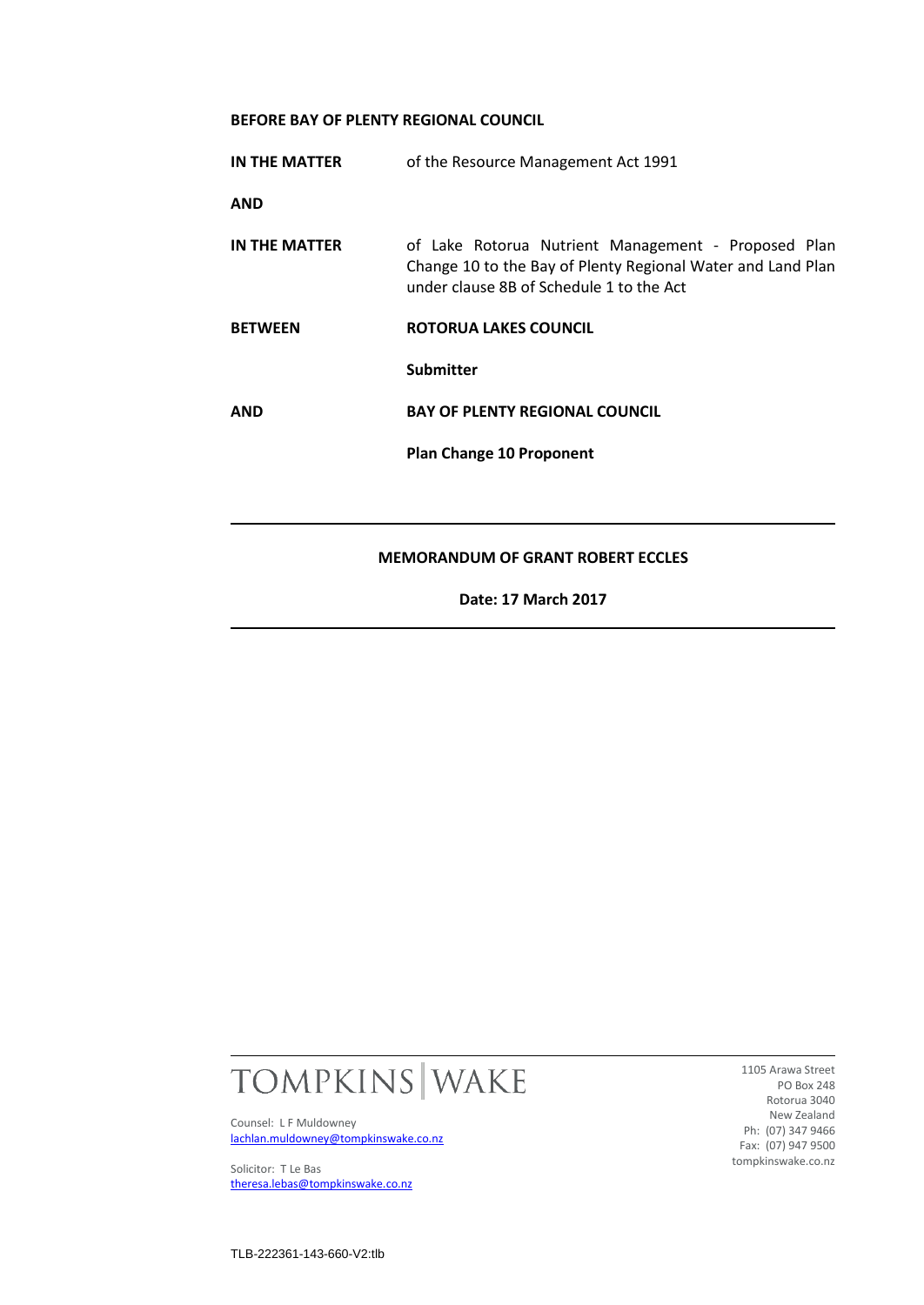## **INTRODUCTION**

1. I respond to the Hearing Panel's Memorandum No.9 – Relating to Late Filing of Expert Evidence and the Question of Scope, and in particular Direction 9:

> In the event that any witness seeks to amend Proposed Plan Change 10, that witness is to advise by memorandum, if they have not already done so in their evidence, the submission upon which the proposed amendment is based. This is to be filed no later than 12.00 noon on Friday, 17 March 2017.

## **AMENDMENTS SOUGHT BY ROTORUA LAKES COUNCIL TO PC10**

- 2. Appendix 2 of my Statement of Evidence for Rotorua Lakes Council (RLC) records amendments to PC10 that I have recommended to the Hearing Panel for its consideration above and beyond those amendments that had been recommended, at the time I prepared my Statement of Evidence, by Ms Burton, the s42A Report author.
- 3. My response to the Hearing Panel's Direction 9, to the extent that their respective expert opinion helped me to formulate the amendments recommended in Appendix 2 of my Statement of Evidence, is also therefore made on behalf of Mr Philip Osborne, Mr Simon Banks and Mr James Fuller.
- 4. My recommendation to include a new Policy LR P18 (to expressly recognise the environmental benefits for Lake Rotorua achieved through municipal wastewater reticulation) is based on the following RLC submissions:
	- (a) Submission 26.4. I note that further submissions 2-1 and 4-1 responded to this submission.
	- (b) Submission 26.5. I note that further submissions 2-2, 4-2, 8-62 and 12-5 responded to this submission.
	- (c) Submission 26.15. I note that further submissions 2-3 and 4-3 responded to this submission.
	- (d) Submission 26.18. I note that further submissions 2-4, 4-4, 8-63 and 12-6 responded to this submission.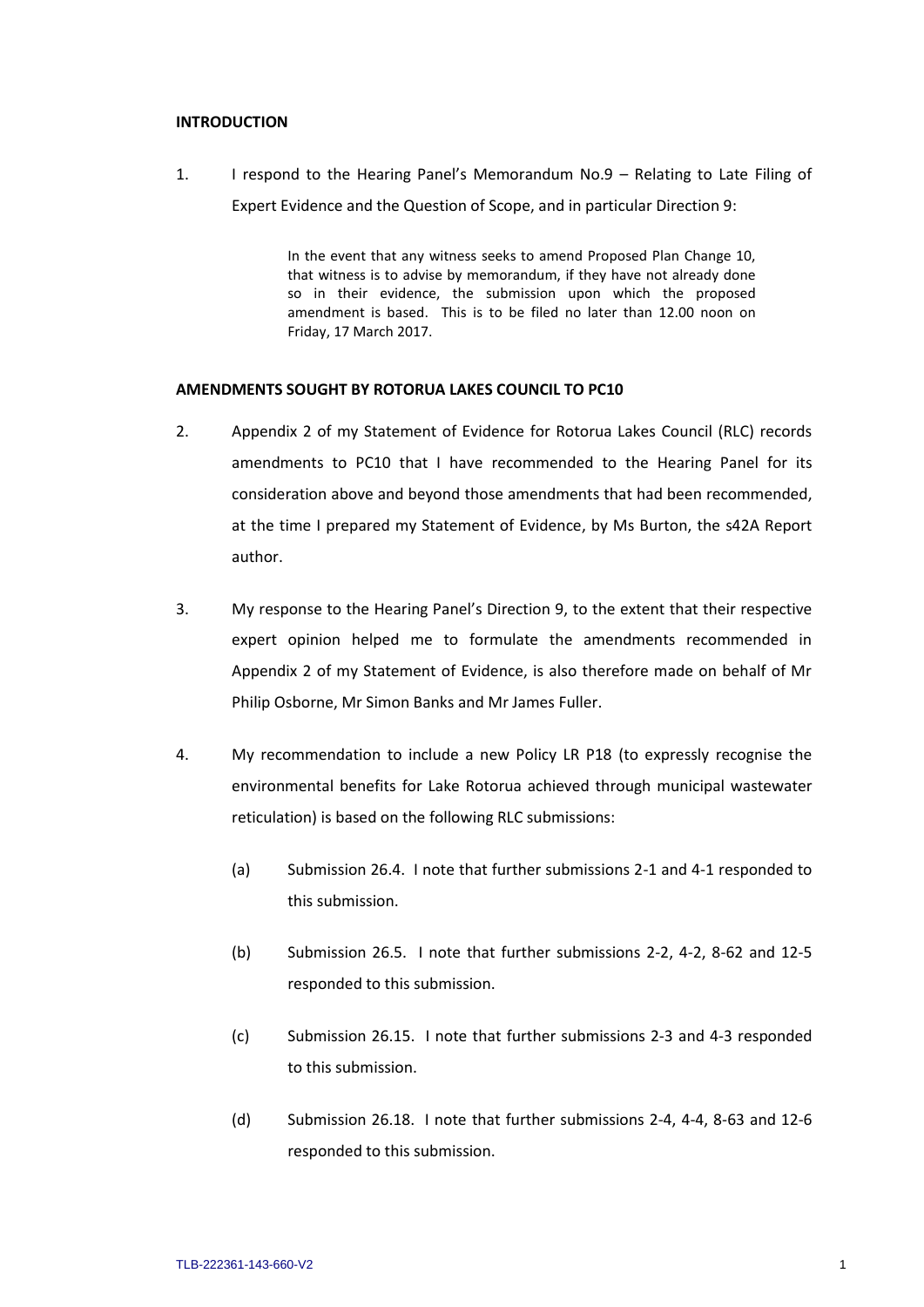- (e) Submission 26.19. I note that further submissions 2-5, 4-5, 8-61 and 12-4 responded to this submission.
- 5. My recommendation to include a new Rule LR R14 responds to Ms Burton's recommended new Policies LR P16 and LR P17 as a method through which those two new policies can be given effect. Ms Burton recommended the inclusion of those two new policies in response to the following RLC submissions:
	- (a) Submission 26.4. I note that further submissions 2-1 and 4-1 responded to this submission.
	- (b) Submission 26.5. I note that further submissions 2-2, 4-2, 8-62 and 12-5 responded to this submission.
	- (c) Submission 26.15. I note that further submissions 2-3 and 4-3 responded to this submission.
	- (d) Submission 26.18. I note that further submissions 2-4, 3-1, 4-4, 8-63 and 12-6 responded to this submission.
	- (e) Submission 26.6.
	- (f) Submission 26.36.
	- (g) Submission 26.40.
- 6. My recommendation to include a new section to Schedule LR 1, clause E (to clearly provide for nutrient losses from a property to be transferred to Rotorua's WWTP as changes in land use or the expansion of reticulation occurs) is based on the same RLC submissions outlined in paragraph 5 of my Memorandum. I note that Ms Burton took the same approach in her s42A Report but only went so far as to recommend the inclusion of new Policies LR P16 and LR P17 to address RLC's submissions on this point. $1$

 $\overline{a}$ 

<sup>&</sup>lt;sup>1</sup> R Burton, Section 42A Report, para 156 to 182.